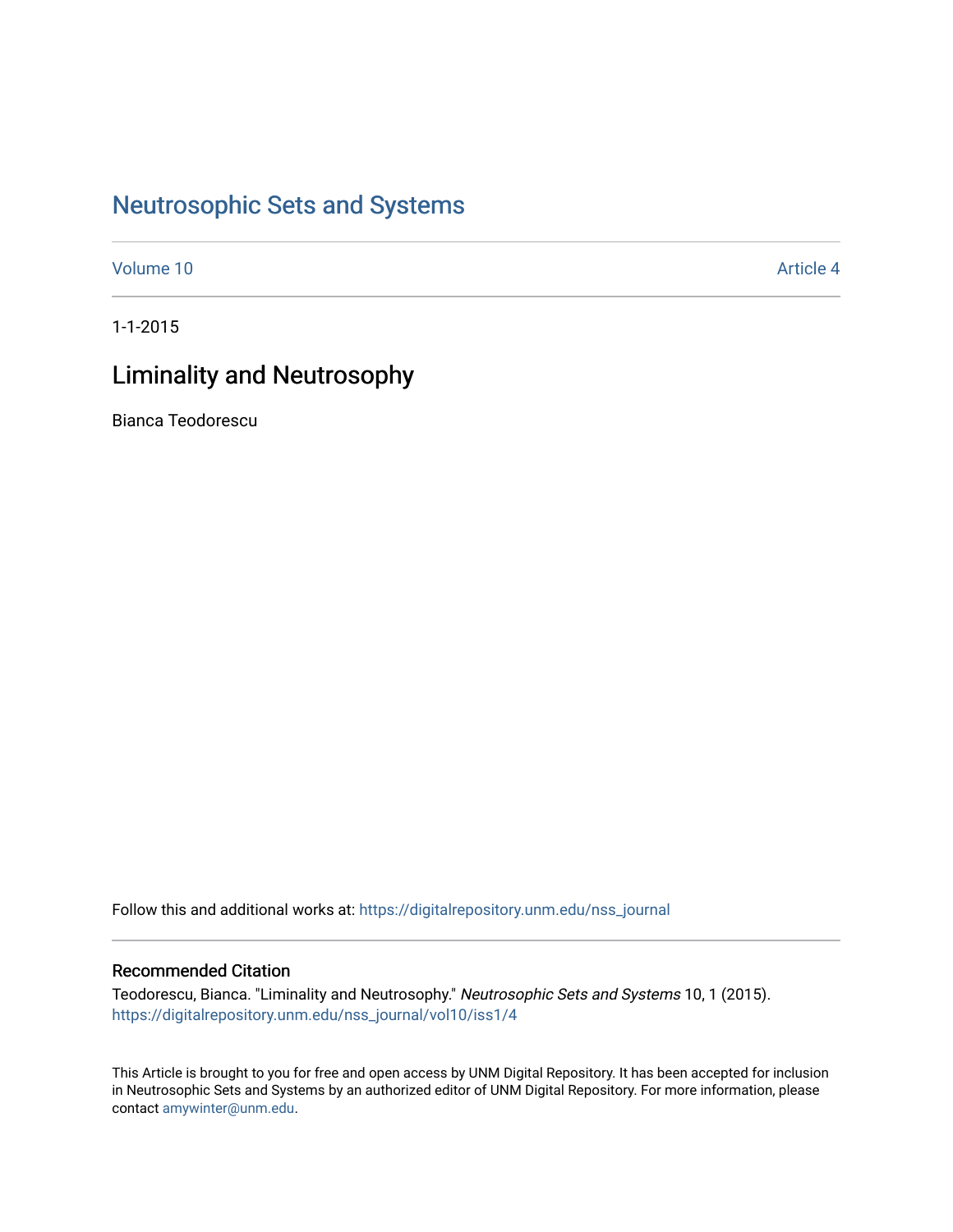



# Liminality and Neutrosophy

### **Bianca Teodorescu**

University of Craiova, 13-15 A.I.Cuza Street, Craiova, 200585, Romania E-mail: teodorescu.bianca@ucv.ro

**Abstract.** This study is an application of Neutrosophy in the sphere of liminality. First, the aim of this study is to underline the importance of the concept of Neutrosophy that was introduced by the professor Florentin Smarandache correlated with the concept of the liminality. According to Arnold Van Gennep and Victor Turner, in the liminality, the rituals are conducted to put the people in an ambiguous state where everything there is not true or neither false and meaning that the threshold state is neutral. Rituals, myths or rites are representing indeed a form of

**Keywords:** Neutrosophy, liminality, rituals, uncertainty, media.

### **1 Introduction**

Professor Florentin Smarandache introduced the concept of Neutrosophy as part of thiking discourse which studies what is the nature of neutralities (Smarandache, 2002; Smarandache, 2010; Smarandache, 2015). The uncertainty between the two rituals is correlated with the people's participation. Our society is conducted by a series of opinions and belief, however, they are not only true and false, but also they have a numerous series of neutral variables. The most important element in the society is represented by the man. He is the entropy inductor (Smarandache & Vladutescu, 2014; Smarandache, Vladutescu, Dima & Voinea, 2015). In the relation with other persons, the man becomes more aware about their opinion and he respects them in order to receive the same. In our society, the probabilities of the neutral variables are determined by the conditions of what is true and false. In every aspect of life's emergence, we find communication starting with our actions and ending with our thoughts. Neutrosophy is a part of dialectics which reveals paradoxes and logics. From the moment when a person is born, he enters into reality and generates communication from every action. A communication act is created by a ritual. This religious act can be divided through a threshold state where everything is ambiguous or neutral. At the moment when a person is entering a liminal space, he will not know the actual situation. He will be put under a series of neutral variables dedicated to destabilizing the person's entire world. Describing the necessity to attend a daily communication is represented in fact the manifestation of a threshold state in order to be a part of the rituals. Based on these things, a

communication, but on an unclear level, determined by the uncertainty. Liminality has a part which is working under the uncertainty's rules of Neutrosophy: when a person is participating in the rituals, he is searching a truth and risk a false. This means that the threshold state is improving the perception of the people from the moment when starts a ritual. But the threshold state can be generated also by the media. Rituals of the mass media are created in order to change the society's perception, persuading the idea of what is true and false.

person is condemned to become aware of the uncertainty that will come. In the threshold state, all the neutralities are transformed in order to create an exit from the liminality; the ritual is not finished until the knowledge conquers the ambiguity. The consequence of not knowing what is happening in the ambiguous state –the liminalitydetermines the transparency between false and truth. There are some philosophers who wrote about the thesis and antithesis as: Georg Wilhelm Friedrich Hegel (1770- 1831), Karl Marx (1818-1883), Friedrich Engels (1820- 1895), Immanuel Kant (1724-1804), Johann Gottlieb Fichte (1762- 1814), and Thomas Schelling (born 1921). If we think about the question of Aristotle "what is the nature of things?", we may find different responses based on science or religion. Our society creates every day new form of communication and improves the technology step by step. Regarding on the communication, through the actions, a man is generating emotions that can help supporting the basis of human kind. Therefore, in the daily rituals, there is a neutral connection that sustains the ambiguity. Liminality represents more than a simple concept. It's the important factor that can transform the perception of people. In the liminal stage or threshold state, the people's absence of knowledge embraces the need for information and communication, even everything there can be true or false. Neither of the activities that are taking place there are particularly true. On the threshold stage, the information is neutral. The communication in the rituals is consisting in a set of neutrosophic meanings. In a ritual, the communication between the person and the others creates a bond based on neutral manifestation. Everything here doesn't have any particularly elements of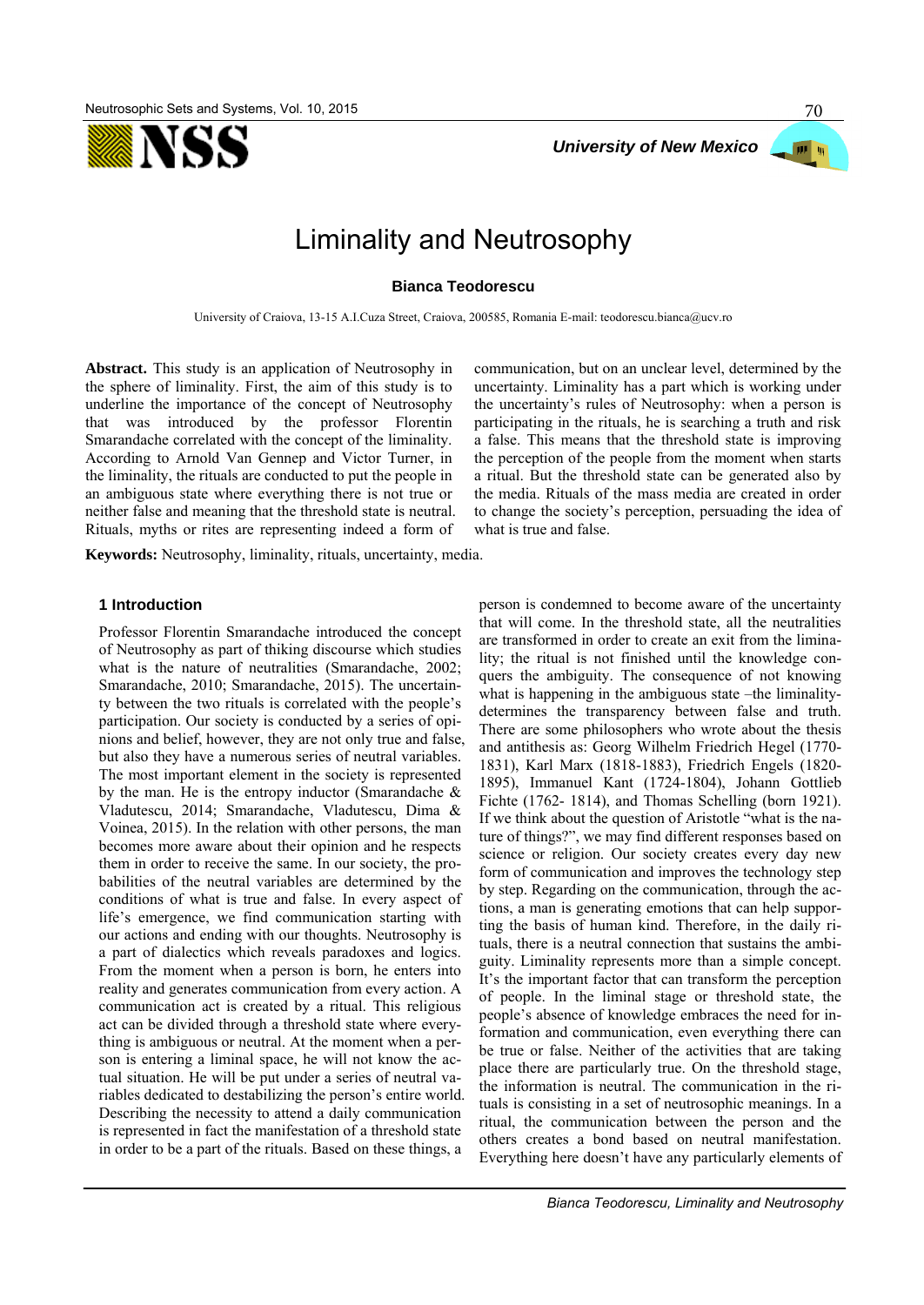sensations or feelings, except the uncertainty. A person caught in the threshold stage will receive a feedback from the initiator of the rituals after the steps will be finished. Society is creating rituals in order to involve people in solid action with the purpose to persuade the population's mind. People are participating in a ritual without comprehend what has happened to them (Beech, 2010). So, the rituals are representing more than a choice, some of them are instead a cultural obligation. Rituals involve the participation of every person. But, in the ritual, when a person doesn't understand the meaning of threshold state regarding his transformation into a new person, the situation becomes more incomprehensible. His ambition to achieve the final result of the liminal space, determines the person to act properly, even he is in an ambiguous state. However, in this case, the people who participate into rituals are allocating a very large surplus of energy in order to understand the meaning of it. Based on this, liminality defines the actual situation as sacral event where the knowledge is persisting as a secondary act. The first act is all about the power to dispose the ambiguous state continue with the second act that insists on developing the knowledge after the ritual is over. Arnold Van Gennep introduced the concept of liminality to mark the importance of people's metamorphosis.

Liminality is a threshold state or a bond between two worlds where everything we see is just a vapid perception of ours. Nothing that we see in the threshold state is true or false. Victor Turner (1969, 1977) claimed that the liminality doesn't have a limited period of time, it depends on major factors, for example: when we are taking an exam, we participate in a common ritual for the students, however, the time here is something we all know, 1 or 2 hours. This means that the liminal space lasts 1 or 2 hours. At this time, we are caught under some rules that can have the power to subordinate us. If we don't act like we are supposed to, we may lose to possibility to take the exam and go further with our lives. And we may be caught again in the liminality, but this time without the possibility to know exactly how long it will last the threshold state. We act properly; we get out of the threshold state faster. It's simple. But in this period, we don't have the chance to know exactly if we chose the correct answers (Ślusarczyk & Broniszewska, 2014).

The threshold state has numerous neutral values of exam's answer, determined by the uncertainty. Here, we are condemned to a series of manifestation in order to make us to be seen as pawns in a strange round of chess. If we are just pawns, it means that the rest of the characters are representing the leaders (Voinea, 2013; Stanescu, 2015; Voinea, 2015). However, in this case, we have a series of moves limited. They determine our idea that correlate with the strict rules that game has.

### **2 Neutrosophy versus Liminality**

The concept of liminality can be determined by neutrosophy, because the uncertainty that is maintained on an unknown level. When a ritual startthe person who participate in it, must relinquish his past life and pass through the threshold state in order to start a new life. An important factor about the threshold state is that here, the person can be seen as equal by the members of the community, but with one differentiated conditions, it doesn't have any rights. In the liminality, a person is facing three stages ; the first one is separated from his life and common things where he is induced in a new world, apart from what he knew. Here, in the same thing he is introduced in an ambiguous state, but he remained watchful with what it has happened. Nothing about what was the meaning of his life is now true. In fact, the uncertainty remains a long period. In the liminal space, the individual starts to ask himself question about what is the difference between true and false or how his life maybe was a lie until this moment. Depending of the ritual that determines the individual to conquer a new step in his life, the threshold state becomes his new home. For example: the enter in a political party represents a ritual. The determination of the person to become a member of a political party has to be much clarified in order to obtain this statute. Or another example, we can find Van Gennep's traditional society in the tribes from Africa. There, people literally renounce their values and were put under some rigorous rules with the purpose to metamorphosis their life (Cerban & Panea, 2011). Therefore, in that limited or unlimited period of time, the liminal space inducted the future members to an unknown world where they didn't do know what is true or false. The series of neutral values are the one responsible for the people's hunger in finding their self or finding the truth. The second stage of the liminality is determined by the

possibility of the future members to adapt to their new conduct of life. He becomes aware of the new truth and can see the numerous possibilities that he has in the threshold state. In between true and false are a series of values that are not overlapped with each other. In fact, the true and false can't be a presence in the liminality. A person caught in the threshold state will approach to what he finds unclear in order to achieve the knowledge. It has resulted, that the uncertainty prevails for the liminal space. He accumulates the necessary information from the group and improve our values, norms and rules in the form of their. The person in the threshold state is there to understand the reality better. He recreates his own life in function of the new set of other's values (Budica, Busu, Dumitru & Purcaru, 2015).

The final stage of the ritual is the pre-integration where the person can be seen as more than prepared to go out from the liminality. But how we can say that he is prepared? The change must come from him. This time he is leaving the uncertainty and knows exactly what he wants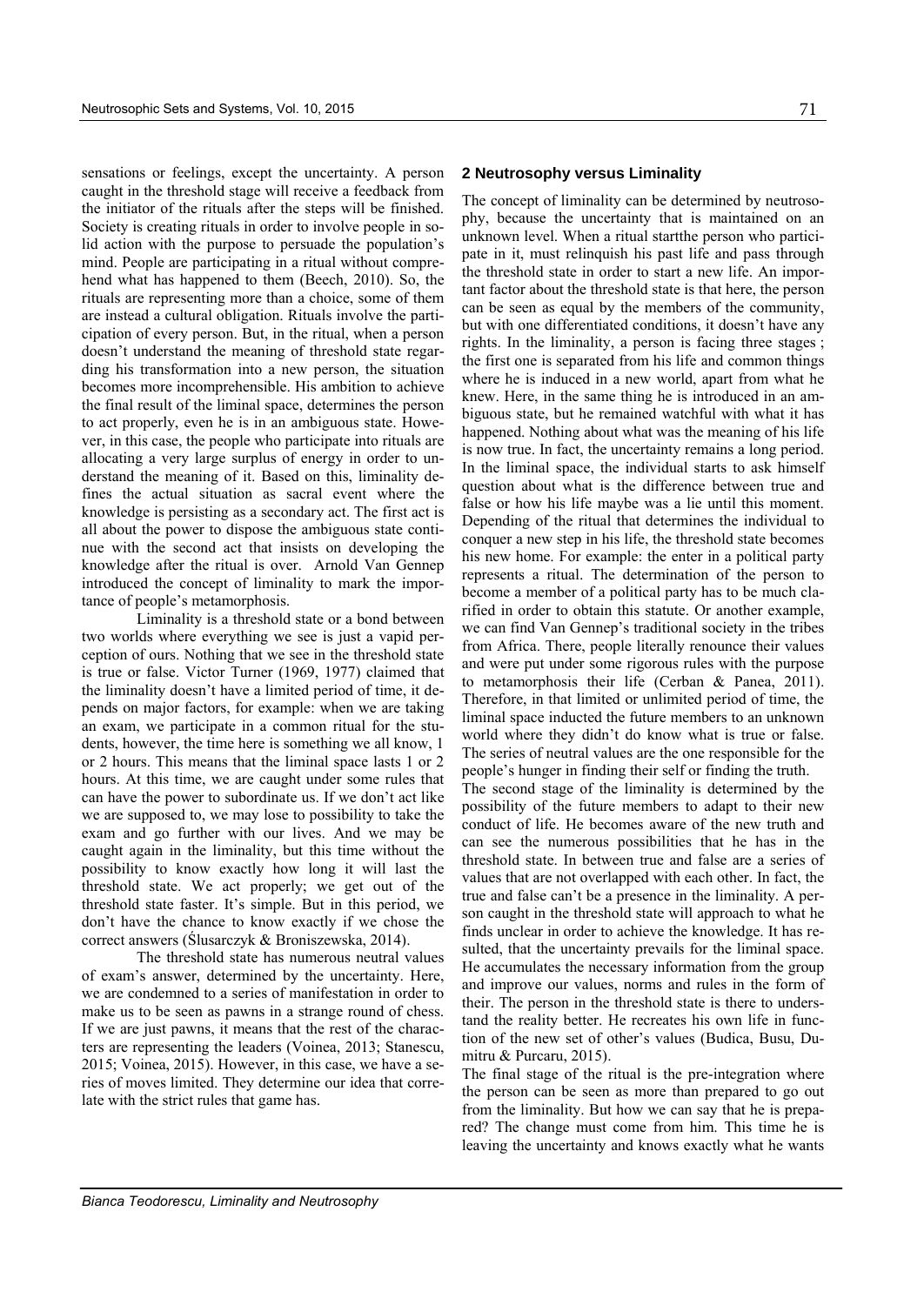without the possibility to be put again questions his choices (Grabara, Kolcun & Kot, 2014).

 According to Victor Turner's idea of liminality, even our common things like going to school or taking an exam are in facts rituals (Turner, 1977). So, everything we do is an on and on ritual. The incomprehensible becomes understood at every final destination of the liminality. However, at the final stage of the rituals, it appears another. We can say that the life is a circle composed of rituals: when one is finished, the other starts.

Liminality is a part of neutrosohpy; it is constructed with different forms, but at the end all the rituals have the same path. After every ritual, a person is gaining knowledge, he understands the way of life and for the most of the time, he is the one who enters another ritual. Every ritual which a person is passing, it means a gain for the human kind (Negrea, 2013 ; Dima, Grabara & Vladutescu, 2014 ; Negrea, 2015).

In our modern society, the time goes faster and faster and the people are changing unwillingly. Even if the concept of liminality introduced by Van Gennep was for the traditional society and Victor Turner named liminoid for our modern times, the idea remained the same. The Turner's term "liminoid" (Turner, 1977) didn't have much success, many scholars named the modern rituals as liminality or liminal space. In fact, both represent the path that every ritual has, starting with the peoples' wishes to change and entering in the liminality and finished with the perception of the participations changed. Everything is changing, even our life.

The determination of our perception is based on the mass media. Media is creating the society and has the power to influence it how it wants. Mass media are developing rituals through television, radio and internet (social media). The last is seen as a giant source of information, but the real truth about what is behind the scene is unknown by the media's audience. The daily media rituals are not only put us to liminality, but also to the neutrosophic theory. When people are watching the daily news, they are entering into a liminal space where everything they see may seem true, but if we analyze the situation carefully, we can discover that everything that the media generates is composed of neutral sets. Nothing we see on television is true or false (Coman, 1994; Coman, 2008 ; Thomassen, 2009). The story that news tell are more particularly between true and false, for example: if the news is about a terrible accident where 2 or 3 people were wounded, but they are out of danger, the audience will receive an information that these people are seriously hurt and they are in danger. Media system has the power to improve its information depending on the audience's impact (Ionescu, 2013).

#### **3 Conclusion**

Liminality in the Neutrosophy generates the idea that the uncertainty can be exceeded by knowledge only when a ritual is finished. The threshold state is metamorphosis the perception of the people through rituals, determined unclear moments at that time. Every ritual is ambiguous and it means that in the first moment when a person is entering in the liminality, their knowledge becomes uncertainty. After the ritual is finished and the exit of threshold state comes, the uncertainty becomes knowledge. Our society is conducted by rituals every day: starting with going to work or having an exam to entering in a political party and so on. We can say that our society is conducted by a cycle of rituals. Through mass media's rituals, society is changing every day.

The true and false state cannot be sustained by liminality, because the threshold state generated only neutral values and underlines the power of uncertainty in the people's mind through rituals.

#### **References**

- [1] N. Beech, Liminality and the practices of identity reconstruction. Human Relations, 64(2), 285-302, 2010.
- [2] I. Budica, O. V. Busu, A. Dumitru, & M. L. Purcaru, Waste management as commitment and duty of citizens. Polish Journal of Management Studies, 11, 2015.
- [3] M. Coman, Piața Universității: dimensiunile unui ritual liminal. Revista de Cercetări Sociale, 4, 1994.
- [4] M. Coman, Liminality in media studies: From everyday life to media events. Victor Turner and contemporary cultural performance, 94-108, 2008.
- [5] M. Cerban, & N. Panea, The Act of Performance as Hospitality. InPasado, presente y futuro de la cultura popular: espacios y contextos: Actas del IV Congreso de la SELICUP (p. 26). Universitat de les Illes Balears, 2011.
- [6] I. C. Dima, J. Grabara, & S. Vlăduțescu, Comparative Study on Online Education in Romania and Poland in Terms of Current Globalization. Polish Journal of Management Studies, 10(1), 2014.
- [7] J. Grabara, M. Kolcun, & S. Kot, The role of information systems in transport logistics. *International Journal of Education and Research*, *2*(2), 2014.
- [8] A. Ionescu, Marqueurs évidentiels dans la presse écrite roumaine, *Actas del XXVI Congreso Internacional de Lingüística y de Filologia Romaniques*, vol. 6, Walter de Gruyter, Berlin, 2013, p. 525-532
- [9] Xenia Negrea, Hard news, news value and fait divers in Romanian press. In I. Boldea (Ed.), Studies on Literature, Discourse and Multicultural Dialogue: Communication and Public Relations (pp. 153-160). Tirgu Mures: Arhipelag XXI, 2013.
- [10] X. Negrea, Public Interest, Procedural and Discursive Limitations. Social Sciences and Education Research Review, 2(1), 33-41, 2015.
- [11] B. Ślusarczyk, & A. Broniszewska, Entrepreneurship of women in Poland and the EU: quantitative analysis. Polish Journal of Management Studies, 9, 2014.
- [12] F. Smarandache, Neutrosophy, a new Branch of Philosophy. Multiple Valued Logic, 8(3), 297-384, 2002.
- [13] F. Smarandache, Neutrosophic Logic as a Theory of Everything in Logics. Multispace and Multistructure. Neutro-

*Bianca Teodorescu, Liminality and Neutrosophy*